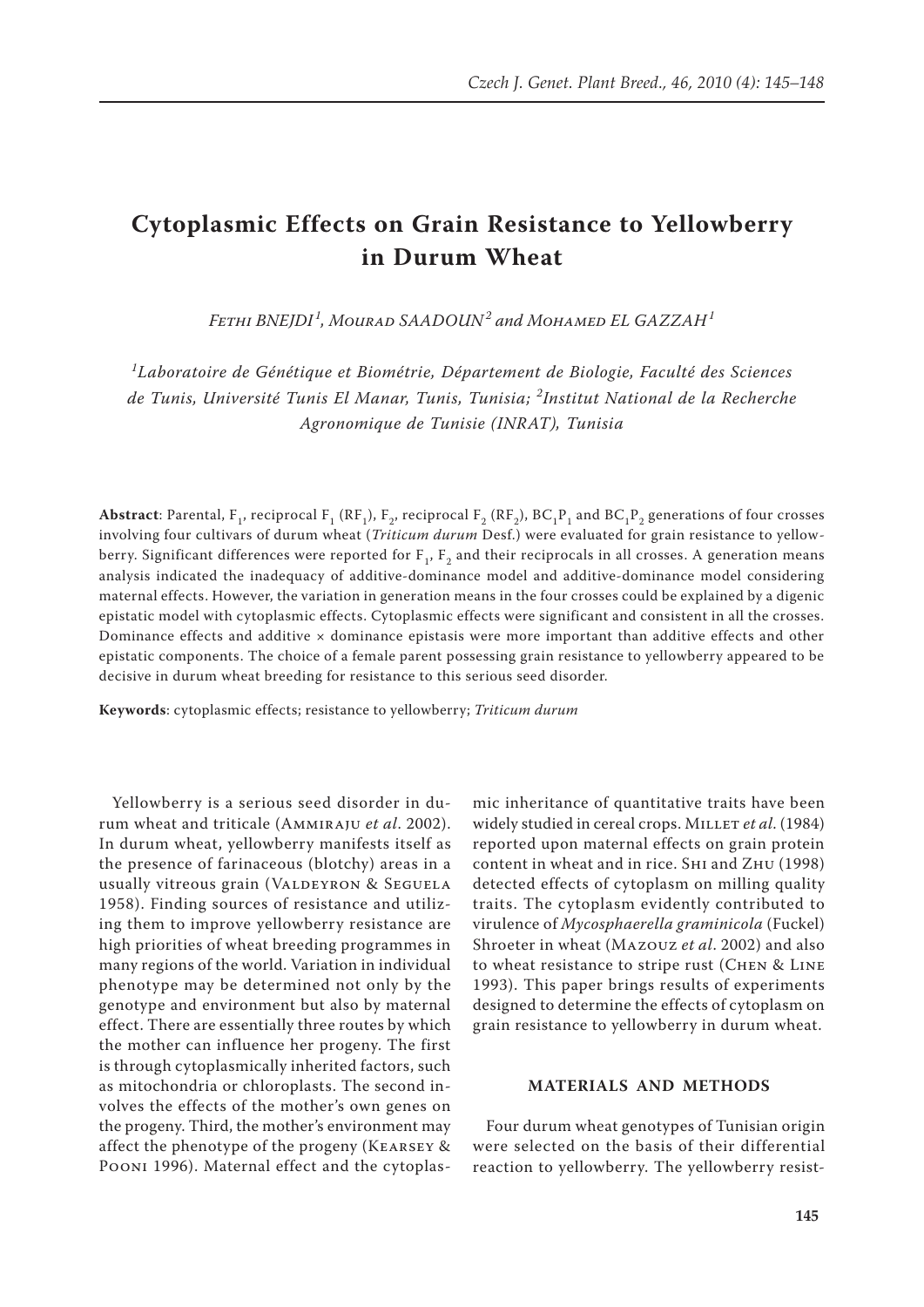ant parent  $(P_r)$  was the cultivar OmRabi, the intermediate resistant parent (P<sub>i</sub>) was Ben Bachir and the susceptible parents  $(P_s)$  were Cocorit 71 and Karim. Four crosses were made as follows: OmRabï (P<sub>r</sub>) × Cocorit 71 (P<sub>s</sub>), Ben Bachir (P<sub>i</sub>) × Karim  $(P_s)$ , Ben Bachir  $(P_i) \times$  Cocorit 71  $(P_s)$  and OmRabï  $(P_r) \times$  Karim  $(P_s)$ .  $F_1$  and R $F_1$  of direct and reciprocal crosses were self-pollinated to produce  $F_2$  and RF<sub>2</sub>, respectively.  $F_1$ 's of direct crosses were backcrossed to both parents using the  $F_1$  plants as females. Backcrosses of  $F_1$  to resistant and susceptible parents were noted  $BC_1P_1$ and  $BC_1P_2$ , respectively.

This study was carried out at the El Kef site located in Tunisia under rainfed conditions without additional application of fertilisers in the 2006/2007 growing season. This area is characterized by loamy soil and sub-humid climate with rainfall of about 700 mm. Experiments with 28 populations including parental lines (P<sub>r</sub> or <sub>i</sub> and P<sub>s</sub>), F<sub>1</sub>, RF<sub>1</sub> (reciprocal F<sub>1</sub>), F<sub>2</sub>, RF<sub>2</sub> (reciprocal F<sub>2</sub>) and backcrosses (BC<sub>1</sub>P<sub>1</sub> and BC<sub>1</sub>P<sub>2</sub>) were grown in a randomised complete block design with two replications. The number of evaluated plants, equal for each replication, was significantly higher in segregating populations (for the number of evaluated plants see Table 1).

The yellowberry percentage was evaluated by visual observation of each individual plant as follows: two random kernels were phenotyped using 0–5 scale: 0 – grain unaffected, 1 – farinaceous part  $<$  25%, 2 – 25%< farinaceous part < 50%, 3 – 50% < farinaceous part < 75%, 4 – 75% < farinaceous part < 100% and 5 – grain 100% affected. Transforming the data by log, square root, arc-sine and arc-sine of squared root had no effect on data distribution or on removing epistatic effects. Analysis of variance using GLM procedures (SAS Institute 1990) indicated the absence of blocking effects on generation means (data not presented here). Therefore, a generation means analysis was conducted without adjusting data for replication.

The means of different generations were analyzed by a joint scaling test as described by Rowe and ALEXANDER (1980) using the weighted leastsquares method (MATHER & JINKS 1982; KEARsey & Pooni 1996; Lynch & Walsh 1998). The observed generation means were used to estimate the parameters of a model comprising only mean, additive and dominance genetic effects. The estimated parameters were used in turn to calculate the expected generation means, a significant chisquared value indicating a significant difference between the observed and expected generation means, which implied that a simple additive model was insufficient to explain the genetic variance. When the addition of maternal parameter to the three-parameter model was not satisfactory, then the six-parameter model with maternal effect was applied. The significance of each parameter was determined by *t*-test.

Table 1. Estimates of grain resistance to yellowberry (mean symptom scores ± standard errors) in the parents and six hybrids coming from four durum wheat crosses

| Generation                                                               |                              |                              | OmRabï × Cocorit 71 Ben Bachir × Karim Ben Bachir × Cocorit 71 OmRabï × Karim |                              |
|--------------------------------------------------------------------------|------------------------------|------------------------------|-------------------------------------------------------------------------------|------------------------------|
| $P_{r(i)}(20)^{Y}$                                                       | $0.25 \pm 0.44^a$            | $0.75 \pm 0.83^{\text{a}}$   | $0.75 \pm 0.83^{\text{a}}$                                                    | $0.25 \pm 0.44^a$            |
| $BC_1P_1$ : $(P_{r(i)} \times P_s) \times P_r^Z$ (70)                    | $1.53 \pm 1.41$ <sup>c</sup> | $1.96 \pm 1.64^b$            | $1.55 \pm 0.84$ <sup>bc</sup>                                                 | $1.49 \pm 1.31$ <sup>c</sup> |
| $F_1$ : $(P_{r(i)} \times P_s)^Z$ (50)                                   | $1.05 \pm 1.06^b$            | $0.93 \pm 0.79$ <sup>a</sup> | $1.08 \pm 1.03^{ab}$                                                          | $0.88 \pm 0.80^b$            |
| $RF_1$ : $(P_s \times P_{r(i)})$ (50)                                    | $3.3 \pm 1.82$ <sup>d</sup>  | $2.25 \pm 1.76^b$            | $2.56 \pm 1.60$ <sup>d</sup>                                                  | $2.36 \pm 1.46$ <sup>d</sup> |
| $F_2$ : $((P_{r(i)} \times P_s) \times (P_{r(i)} \times P_s))$<br>(100)  | $1.25 \pm 1.27^b$            | $3.15 \pm 1.83^c$            | $1.66 \pm 1.28$ <sup>c</sup>                                                  | $2.46 \pm 1.42^d$            |
| $RF_2$ : $((P_s \times P_{r(i)}) \times (P_s \times P_{r(i)}))$<br>(100) | $2.95 \pm 1.69^{\rm d}$      | $4.09 \pm 1.45$ <sup>d</sup> | $3.28 \pm 1.81^e$                                                             | $3.17 \pm 1.72^e$            |
| $BC_1P_2$ : $(P_{r(i)} \times P_s) \times P_s$ (70)                      | $1.25 \pm 1.27^c$            | $2.36 \pm 1.40^b$            | $2.68 \pm 1.67^d$                                                             | $2.28 \pm 1.27$ <sup>d</sup> |
| PS (20)                                                                  | $3.90 \pm 1.25^e$            | $4.09 \pm 1.45$ <sup>d</sup> | $3.90 \pm 1.25$ <sup>f</sup>                                                  | $4.09 \pm 1.45$ <sup>f</sup> |

Means followed by different letters within each column are significantly different based on Duncan's test (*P* < 0.05)  $z_{\text{female}}$  listed first in each cross;  $\gamma$ in parentheses is the number of plants evaluated in each generation Indices  $_{\rm r(i)}$  and  $_{\rm s}$  are used to mark resistant (intermediate resistant) and susceptible parents, respectively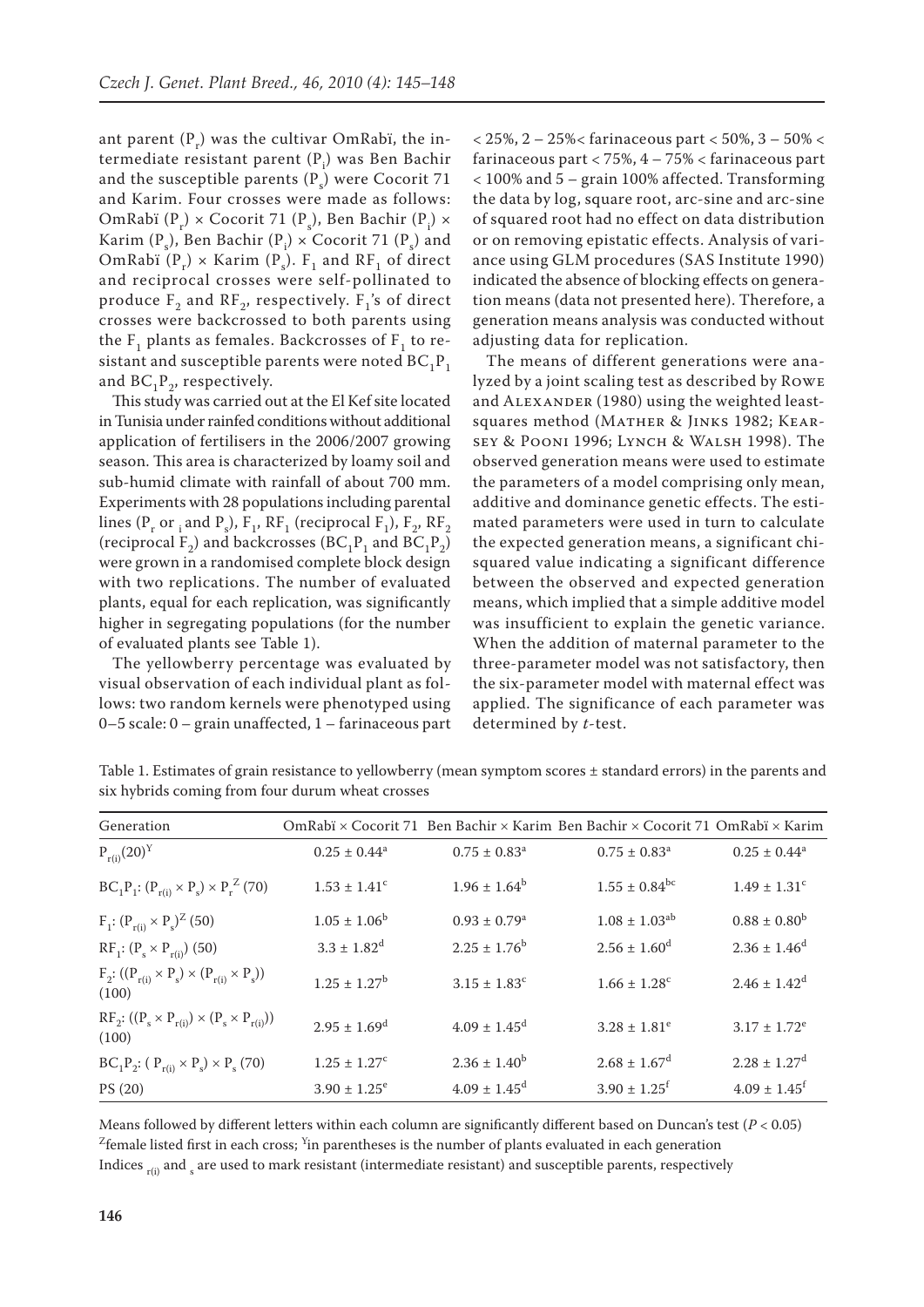## **Results and Discussion**

Mean symptom scores and their corresponding standard errors indicating the level of resistance to yellowberry in the different generations of four crosses are shown in Table 1. Significant differences between generation means were detected in all four crosses, showing genetic diversity in resistance to yellowberry in the materials studied. In all cases, the means of the parents in each cross tended to be more extreme. Differences between mean disease scores from direct and reciprocal crosses were significant in all  $F_1$  and  $F<sub>2</sub>$  populations, which may indicate the presence of maternal effect.

To determine the direction of the maternal effect, a generation means analysis was applied. Estimates of different types of gene effect in individual crosses (Table 2) clearly illustrate the variation between populations. The joint scaling test with three-parameter model and three-parameter model with maternal parameter showed a significant chi-square  $(\chi^2)$  value or *P* < 0.01, indicating that the additivedominance model and additive-dominance model with maternal effect were not satisfactory for the explanation of variation in resistance to yellowberry. A digenic parameter model with cytoplasmic effect was applied and it was found adequate (*P* > 0.01) in all four crosses (Table 2). The highest probability of goodness of fit of the model (69%) was detected

Table 2. Estimates of gene effects ± SE (standard error) for grain resistance to yellowberry in four crosses of durum wheat

| Model                                      |                                |                       | OmRabi × Cocorit 71 Ben Bachir × Karim Ben Bachir × Cocorit 71 OmRabi × Karim |                                |  |  |  |
|--------------------------------------------|--------------------------------|-----------------------|-------------------------------------------------------------------------------|--------------------------------|--|--|--|
| Three-parameter model                      |                                |                       |                                                                               |                                |  |  |  |
| Mean                                       | $2.53 \pm 0.05***$             | $4.93 \pm 0.09$ **    | $3.19 \pm 0.77***$                                                            | $3.05 \pm 0.06***$             |  |  |  |
| Additive                                   | $-1.96 \pm 0.04**$             | $-2.20 \pm 0.07**$    | $-1.60 \pm 0.10**$                                                            | $-2.24 \pm 0.07**$             |  |  |  |
| Dominance                                  | $-1.35 \pm 0.13**$             | $-3.88 \pm 0.13**$    | $-1.82 \pm 0.17**$                                                            | $-1.77 \pm 0.14**$             |  |  |  |
| $A_{P}$                                    | P < 0.01                       | P < 0.01              | P < 0.01                                                                      | P < 0.01                       |  |  |  |
| Three-parameter model with maternal effect |                                |                       |                                                                               |                                |  |  |  |
| Mean                                       | $1.77 \pm 0.07**$              | $2.28 \pm 0.09$ **    | $2.30 \pm 0.13**$                                                             | $2.11 \pm 0.11***$             |  |  |  |
| Additive                                   | $-2.6 \pm 0.19$ **             | $-1.85 \pm 0.19**$    | $-1.17 \pm 0.27**$                                                            | $-2.50 \pm 0.24$ **            |  |  |  |
| Dominance                                  | $0.39 \pm 0.15^*$              | $-0.47 \pm 0.16^*$    | $-0.27 \pm 0.21$ <sup>ns</sup>                                                | $-0.42 \pm 0.17^*$             |  |  |  |
| Maternal additive                          | $1.31 \pm 0.11^{**}$           | $0.72 \pm 0.11^{**}$  | $0.44 \pm 0.11***$                                                            | $0.77 \pm 0.11^{**}$           |  |  |  |
| Maternal dominance                         | $-0.03 \pm 0.12$ <sup>ns</sup> | $1.64 \pm 0.08***$    | $0.24 \pm 0.12^*$                                                             | $0.86 \pm 0.12$ **             |  |  |  |
| Cytoplasmic genetic effects                | $-0.18 \pm 0.07*$              | $-0.29 \pm 0.05***$   | $-0.57 \pm 0.08$ **                                                           | $-0.09 \pm 0.08$ <sup>ns</sup> |  |  |  |
| ${}^{\rm A}P$                              | P < 0.01                       | P < 0.01              | $P<0.01$                                                                      | P < 0.01                       |  |  |  |
| <b>Best fit-model</b>                      |                                |                       |                                                                               |                                |  |  |  |
| Mean                                       | $3.54 \pm 0.56***$             | $8.35 \pm 0.43$ **    | $3.73 \pm 0.58$ **                                                            | $6.14 \pm 0.59***$             |  |  |  |
| Additive                                   | $-0.86 \pm 0.12**$             | $-1.28 \pm 0.13**$    | $-0.78 \pm 0.18$ **                                                           | $-1.51 \pm 0.16$ **            |  |  |  |
| Dominance                                  | $-4.14 \pm 1.42^*$             | $-12.08 \pm 1.17**$   | $-3.18 \pm 1.49^*$                                                            | $-8.54 \pm 1.48***$            |  |  |  |
| Additive x additive                        | $-1.46 \pm 0.55^*$             | $-5.79 \pm 0.41$ **   | $-1.40 \pm 0.55^*$                                                            | $-3.84 \pm 0.57$ **            |  |  |  |
| Dominance × dominance                      | $2.67 \pm 0.91^*$              | $5.21 \pm 0.77***$    | $1.29 \pm 0.66*$                                                              | $3.91 \pm 0.93***$             |  |  |  |
| Additive × dominance                       | $6.50 \pm 0.44$ **             | $3.78 \pm 0.42***$    | $2.46 \pm 0.53$ **                                                            | $3.59 \pm 0.49***$             |  |  |  |
| Cytoplasmic genetic effects                | $-0.94 \pm 0.08***$            | $-0.50 \pm 0.05^{**}$ | $-0.78 \pm 0.08$ **                                                           | $-0.53 \pm 0.08$ **            |  |  |  |
| $A_{\mathbf{p}}$                           | 0.12                           | 0.20                  | 0.69                                                                          | 0.02                           |  |  |  |

\*, \*\*indicates means and gene effects statistically different from zero at *P* < 0.05 and *P* < 0.01, respectively

nsnot significant;  $AP$  – probability of adequateness of the model